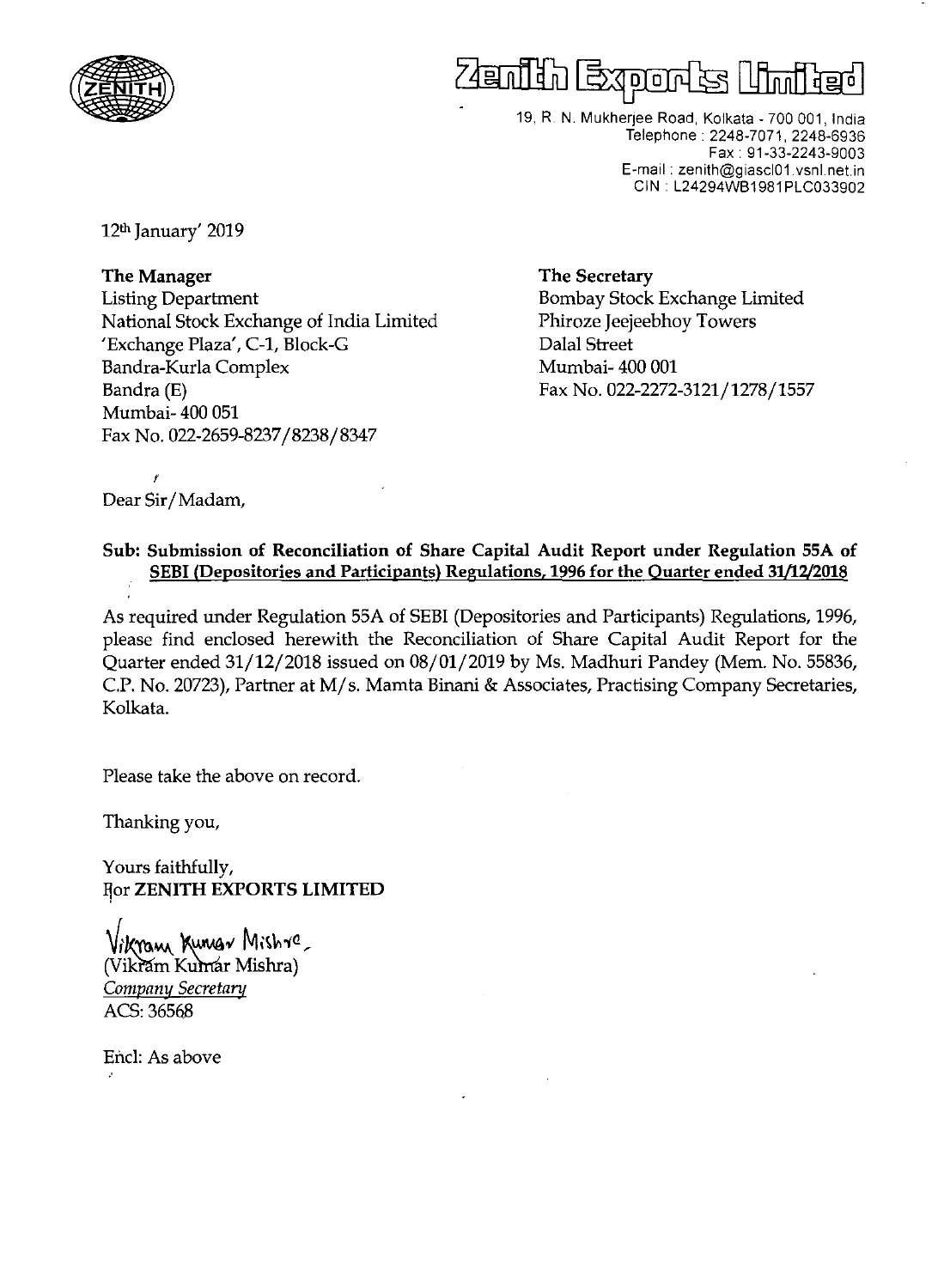

The Secretary National Stock Exchange of India Limited Exchange Plaza Plot No.C/1, G Block BandraKurla Complex Bandra (East) Mumbai 400051

The Secretary Bombay Stock Exchange Limited PhirozeJeejeebhoy Towers,  $17<sup>th</sup>$  Floor Dalal Street Mumbai 400001

## **Sub: Reconciliation of Share Capital Audit for the quarter ended December, 2018**

I have verified and checked the books, papers and other documents of Zenith Exports Limited having its registered office at 19, R. N. Mukherjee Road, Kolkata 700001 in relation to the Reconciliation of Share Capital Audit and the report in the format prescribed, duly certified, is enclosed herewith for the quarter ended December, 2018 for your record.

Mamta Binani & Associates Practicing Company Secretaries

 $\big\}$ 

 $M$ <sup>4</sup>dhu Madhuri Pandey Partner

C.P. No. 20723 ACS No,55836



Date:0201.2019 Place: Kolkata



**Room No.6, 4th Floor, Commerce House, 2A, Ganesh Chandra Avenue, Kofkata - 700013**  *E.:* **mamtabOmamtabinani.com, mamtBbinani@gmail.com, W: www.msmtabinani.com**  P: 33 2213 2045,4004 1650, M: 98310 99551, Follow me on **(2) B**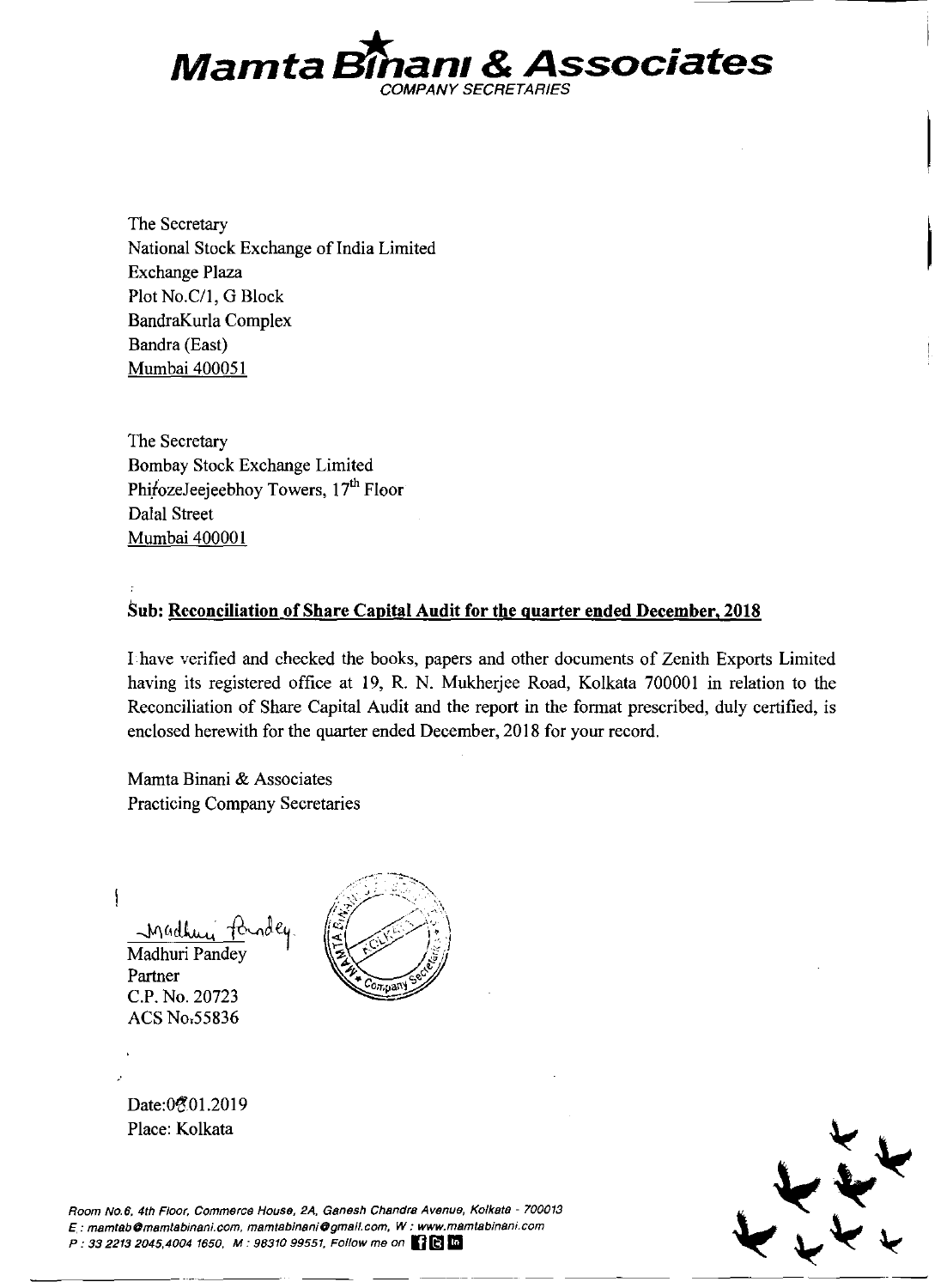

## **RECONCILIATION OF SHARE CAPITAL AUDIT**

|    | 1. For Quarter Ended                                                         | : December, 2018                                                                  |                                            |  |  |
|----|------------------------------------------------------------------------------|-----------------------------------------------------------------------------------|--------------------------------------------|--|--|
| 2. | ISIN                                                                         | : INE 058B01018                                                                   |                                            |  |  |
|    | 3. Face Value                                                                | : Rs.10.00 each                                                                   |                                            |  |  |
|    | 4. Name of the Company                                                       | : ZENITH EXPORTS LIMITED                                                          |                                            |  |  |
|    | 5. Registered Office Address                                                 |                                                                                   | : 19, R. N. Mukherjee Road, Kolkata 700001 |  |  |
|    | 6. Correspondence Address                                                    |                                                                                   | : 19, R. N. Mukherjee Road, Kolkata 700001 |  |  |
| 7. | Telephone and Fax Nos.                                                       | : Tel no.: 033 2248 7071<br>: Fax no.: 033 2243 9003                              |                                            |  |  |
|    | 8. E-mail address                                                            | : zenith@giascl01.vsnl.net.in                                                     |                                            |  |  |
|    | 9. Names of the Stock Exchanges where<br>the Company's securities are listed | : 1. National Stock Exchange of India Limited<br>2. Bombay Stock Exchange Limited |                                            |  |  |
|    |                                                                              | Number of shares                                                                  | % of Total Issued Capital                  |  |  |
|    | 10. Issued Capital                                                           | : 5396250                                                                         | 100.00                                     |  |  |
|    | 11. Listed Capital (Exchange wise)<br>(As per Company records)               | : 5396250                                                                         | 100.00                                     |  |  |
|    | 12. Held in dematerialized form in CDSL                                      | : 224454                                                                          | 4.16                                       |  |  |
|    | 13. Held in dematerialized form in NSDL                                      | : 5138228                                                                         | 95.22                                      |  |  |
|    | 14. Physical                                                                 | :33568                                                                            | 0.62                                       |  |  |
|    | .15. Total Number of Shares (12+13+14)                                       | : 5396250                                                                         | 100.00                                     |  |  |



**Room No.6, 4th Floor, Commerce House, 2A, Gsnssh Chandrs Avenue, Kolkata - 700013**  E: **msmtsbOmamtabinsni.com. msmtsbinsniOgmsil.com, W: www.msmtsbinsni.com**  P: 33 2213 2045,4004 1650, M: 98310 99551, Follow me on  $\blacksquare$ 

 $\left\{ \right.$ 

 $\hat{\mathcal{L}}$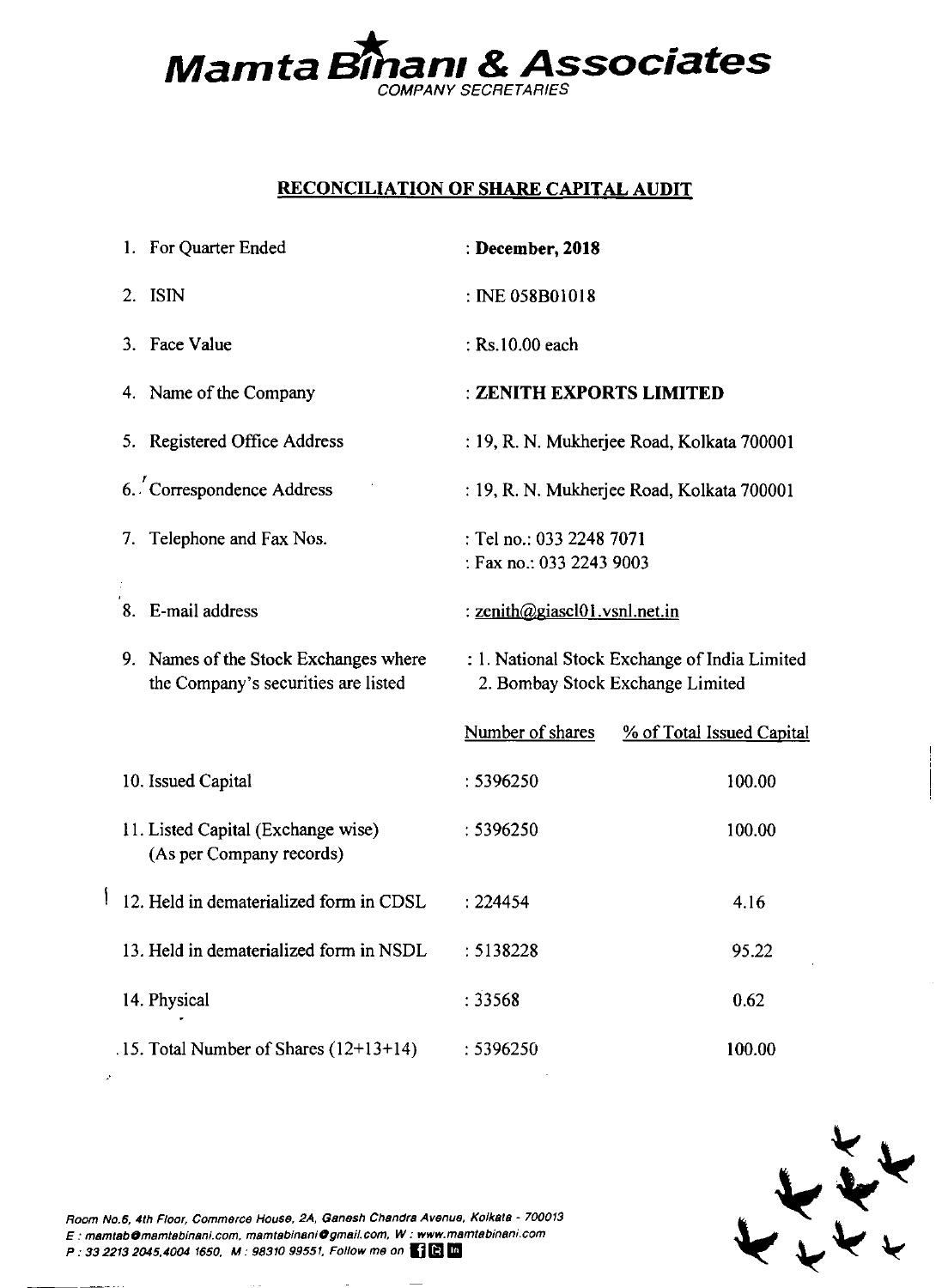- 16. Reasons for difference, if any between (10 & 11), (10 & 15), (11 & 15) :N.A.
- 17. Certifying the details in changes in share capital during the quarter under consideration as per Table below:

| Particulars* No. of | shares<br>To design | Applied/<br><b>Not Applied</b><br>for Listing | Listed on<br><b>Stock</b><br><b>Exchanges</b><br>(specify<br>names) | Whether<br>intimated<br>to CDSL | Whether<br>intimated<br>to NSDL | In Prin.<br>app.<br>pending<br>for listing<br><i>(specify)</i><br>names of SE) |
|---------------------|---------------------|-----------------------------------------------|---------------------------------------------------------------------|---------------------------------|---------------------------------|--------------------------------------------------------------------------------|
| $\rm N.A$           | N.A                 | $\rm N.A$                                     | N.A                                                                 | N.A                             | N.A                             | N.A                                                                            |

•

\* Rights, Bonus, Preferential Issue, ESOPs, Amalgamation, Conversion, Buyback, Capital Reduction, Forfeiture. Any other (to specify)

- 18. Register of Members is updated (Yes/No): Yes *If* not, updated up to which date.
- 19. Reference to previous quarter with regards: N.A. to excess dematerialized shares, if any
- 20. Has the Company resolved the matter: N.A. mentioned in point 19 above in the current quarter
- 21. Mention the total no. of request, if any,: N.A. Confirmedafter 21 days and the total no. of requests beyond21 days with the reasons for delay:

| Total No: of demat requests   | No. of requests |      | No. of shares Reasons for delay |
|-------------------------------|-----------------|------|---------------------------------|
| Confirmed after 21 days       | ----            | ---- | ----                            |
| Pending for more than 21 days | -----           | ---- | ----                            |

22. Name, Telephone & Fax No. of the Compliance Officer of the Company

 $\overline{\mathfrak{h}}$ 

CS Vikram Mishra, Compliance Officer Tel no.: 033 2248 7071 Fax *p.o.:033* 2243 9003